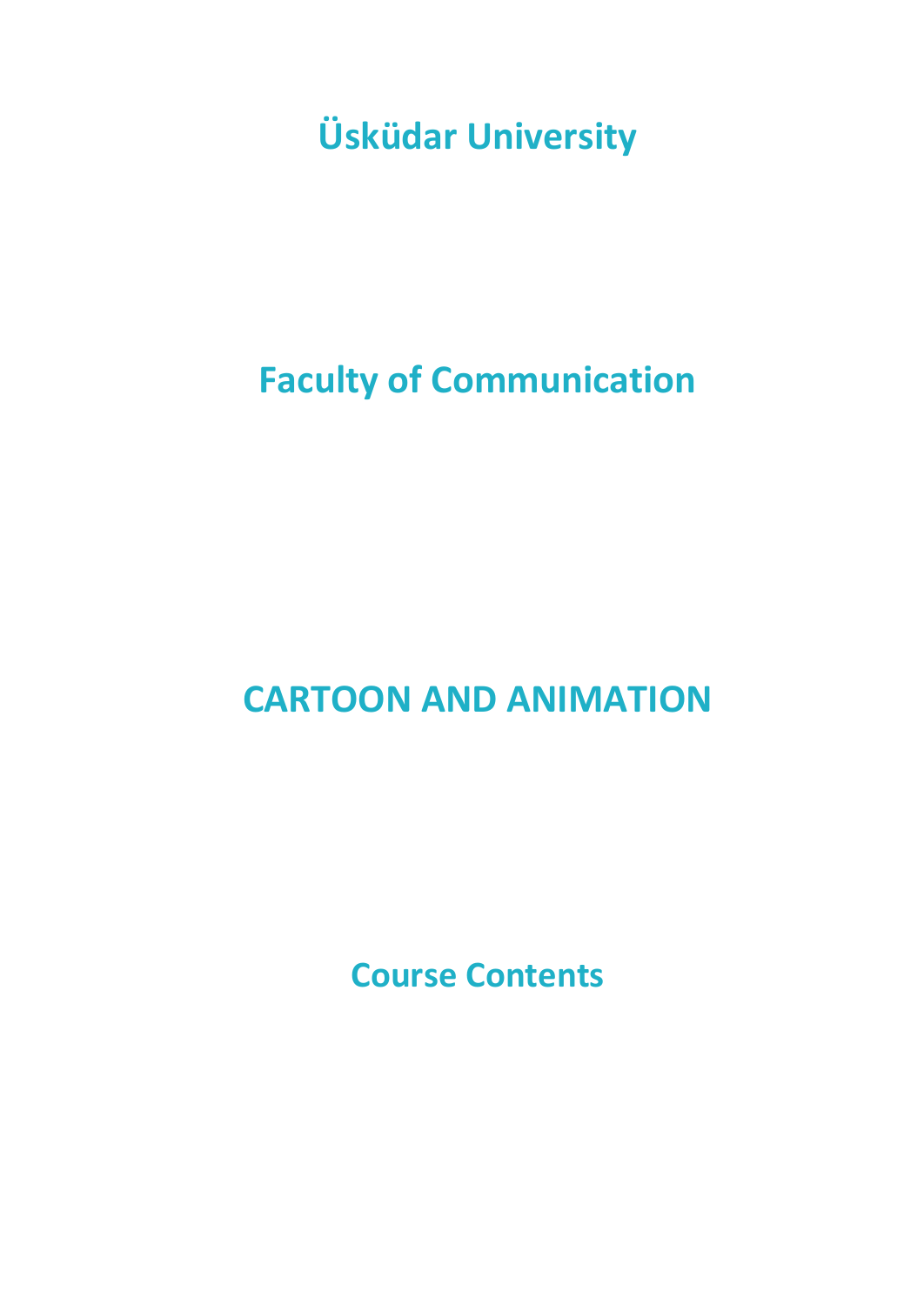# **1st TERM (1stGrade, Fall Term)**

# **İLET 111 Introduction to Communication**

Development of communication sciences, basic concepts of communication, the role and importance of communication in human's and social life, types of communication, communication takes place in which levels, effective communication and bodylanguage.

# **RPSI 209 Positive Psychology and Communication Skills**

This is an approach that enable individuals realize their own resources and values to be happy, peaceful, successful and highly satisfied with their lives. Usage of these resources and values creatively and appropriately allow individual to exert their personal and cultural potential with a conscious choice. In this course, students will evaluate researches and concept studies on different subjects and theoretical approaches (meaningful life, feeling of thankfulness, happiness, hope, optimism, positive emotions, port-traumatic personal growth, endurance, self-perception, strength, time perception). Students will learn how to use methods such as brain mapping, signature strengths, gratitude journal, seven ways increase happiness (learned optimism, thankfulness).

# **SBU 157 Political Sciences**

Development of political sciences, basic concepts, political systems, the emergence and development of democratic system, parliamentary systems and processes, development and process of democracy in Turkey. Institutions and politics of democratic systems, philosophers and administrators led political sciences.

# **İLET109 Introduction to Law**

The basic concepts of law. Basic principles and institutions of Turkish law. Law and democracy. Roman law and its effects on the development of Turkish legal system. Basic foundations of constitutional law.

# **İNG 101 English I**

Basic concepts of English. Reading texts and exercises. Listening exercises. Translation exercises. Writing essay. Speaking exercises, conversations.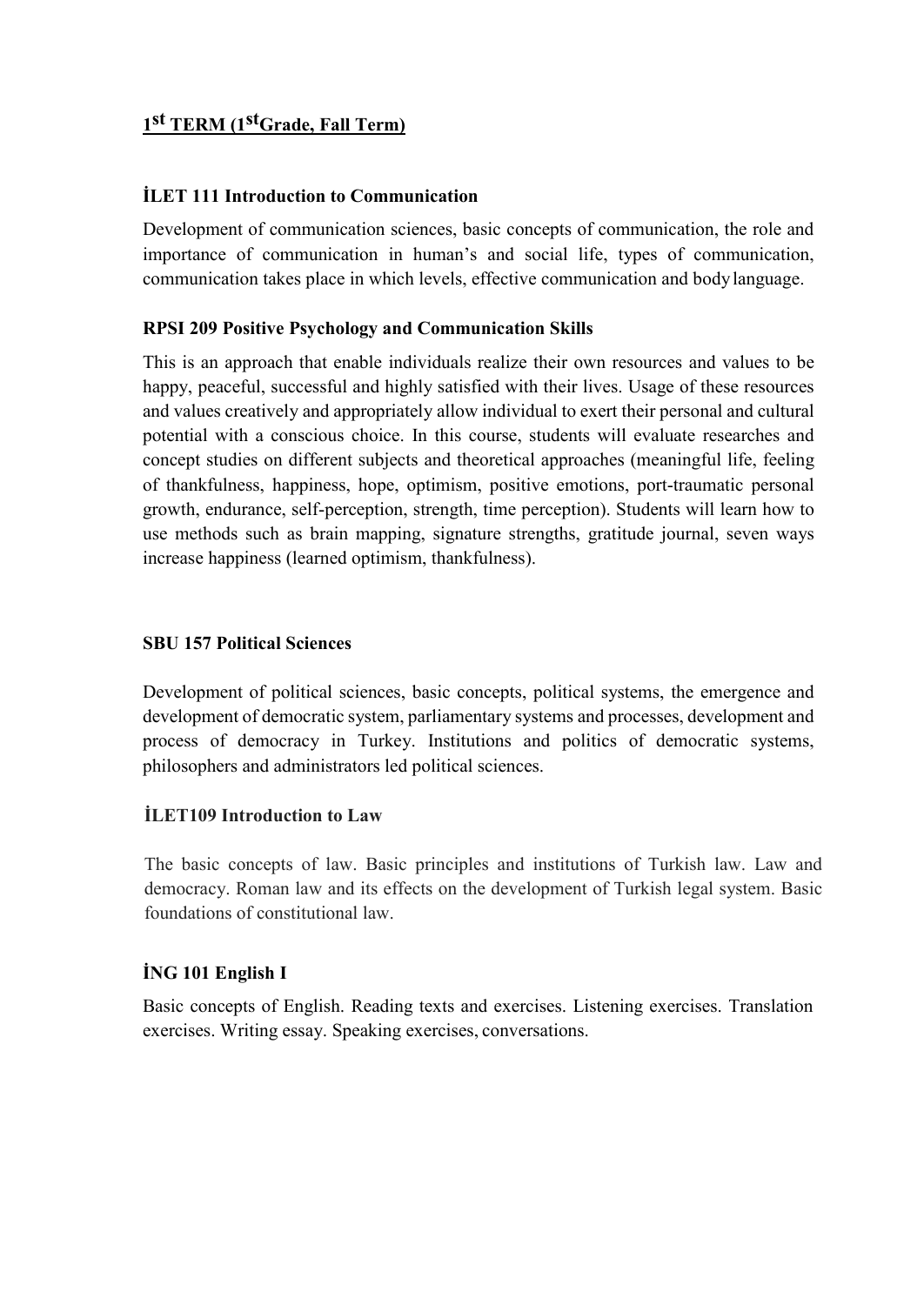# **TURK 101 Turkish Language-I**

The objective of this course is to examine the main movements in Turkish literature and bring a fresh perspective on the works of authors that a graduate of Faculty of Communications is expected to have an awareness of. The lessons will include case studies and practices.

# **ATA101 Principles of Atatürk and History of Revolution- I**

The events that have taken place in the recent Turkish history; especially the occurrences surrounding the collapse of the Ottoman Empire, War of Salvation, formation of Turkish Republic, the initial years of the Republic rule, the Second World War and the transformation from the single party period will be examined during this course. Lessons consist of lectures and seminarsincluding those by guest speakers.

# **RKUL101 University Culture I**

In this course considering the agenda of society, country and university, the topics are discussed with the students by experts within or outside the university. Sharing knowledge and experiences of communication professionals working several parts of communication sector with the students.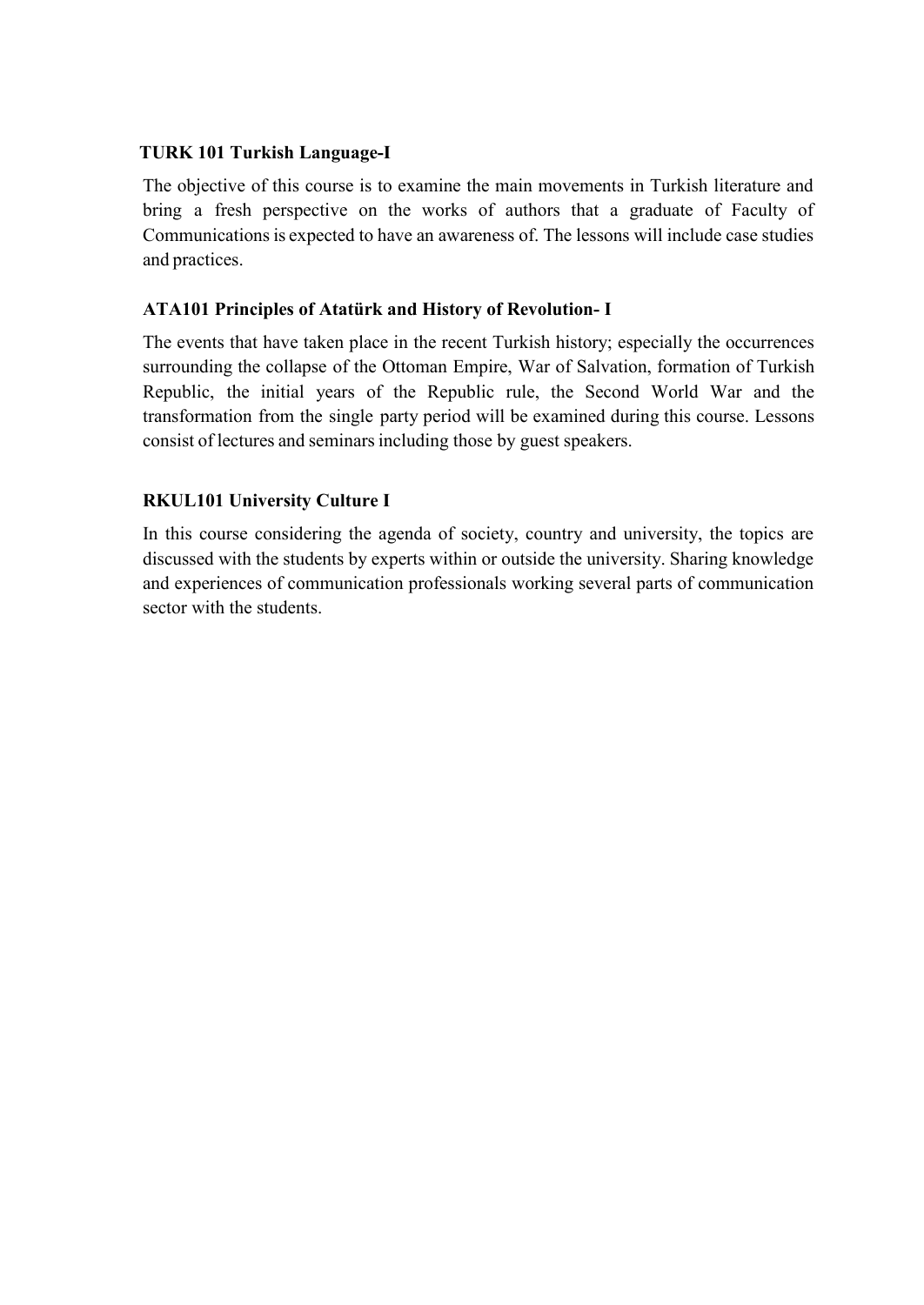# **CFA104 Introduction to Basic Animation and Design**

In this course, students will be able to interpret light, shade, line, dot, spot and texture which are the base of all design disciplines. They will also be able to search natural and artificial textures and analyze basic principles like balance, rhythm, contrast and perspective. Comments on balance and rhythm, perspective concept and rules and also distinguishes natural and artificial objects while interpreting on 3D.

# **SOS126 General Sociology**

Basic concepts of sociology. Development process of sociology as a scientific discipline. Concepts, theories and approaches ruling classical and modern sociology. Phases of sociological thought. The points where sociology and communication sciences cross and feed each other.

# **İLET106 Introduction to Economics**

Basic concepts of economics. Development phases of economical thought. Microeconomics and macroeconomics. Basic information concerning international economics. Economic policies and practices in Turkey. Liberal thought and economics. Open market and rivalry. Development and underdevelopment concepts. Capitalism and globalization.

# **FEL109 Basic Concepts in Philosophy**

Emergence and development of philosophy. Basic concepts, theories, approaches. Paradigms of philosophical thought. First Age philosophers. Philosophical thought in Medieval Age. Eastern and South Eastern philosophy. Philosophy and communication relation.

# **İNG102 English II**

Basic concepts of English. Reading texts and exercises. Listening exercises. Translation exercises. Writing essay. Speaking exercises, conversations.

# **TURK102 Turkish Language- II**

The objective of this course is to examine the main movements in Turkish literature and bring a fresh perspective on the works of authors that a graduate of Faculty of Communications is expected to have an awareness of. The lessons will include case studies and practices.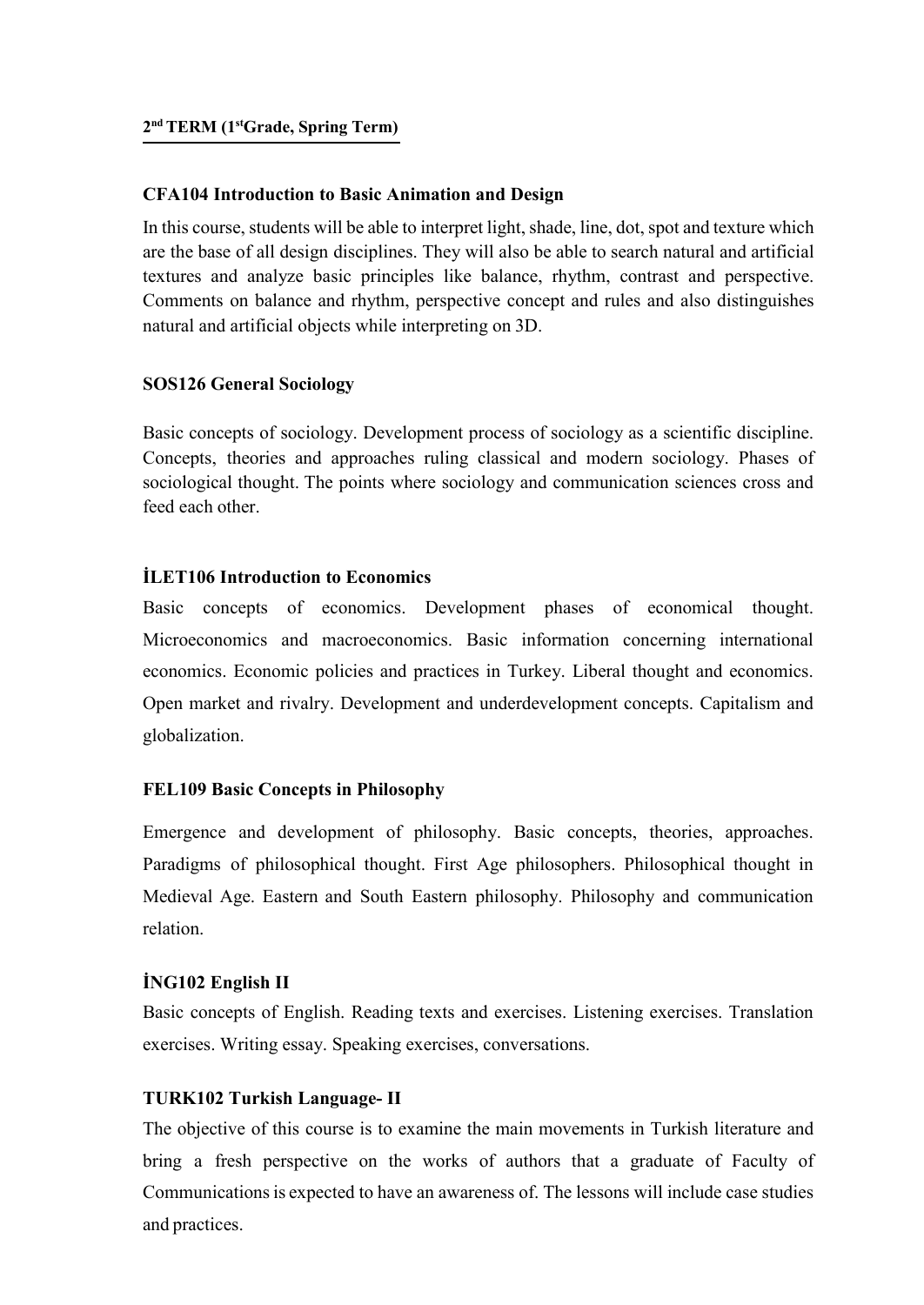## **ATA102 Principles of Atatürk and History of Revolution - II**

The events that have taken place in the recent Turkish history; especially the occurrences surrounding the collapse of the Ottoman Empire, War of Salvation, formation of Turkish Republic, the initial years of the Republic rule, the Second World War and the transformation from the single party period will be examined during this course. Lessons consist of lectures and seminars including those by guest speakers.

#### **RKUL102 University Culture II**

In this course considering the agenda of society, country and university, the topics are discussed with the students by experts within or outside the university. Sharing knowledge and experiences of communication professionals working several parts of com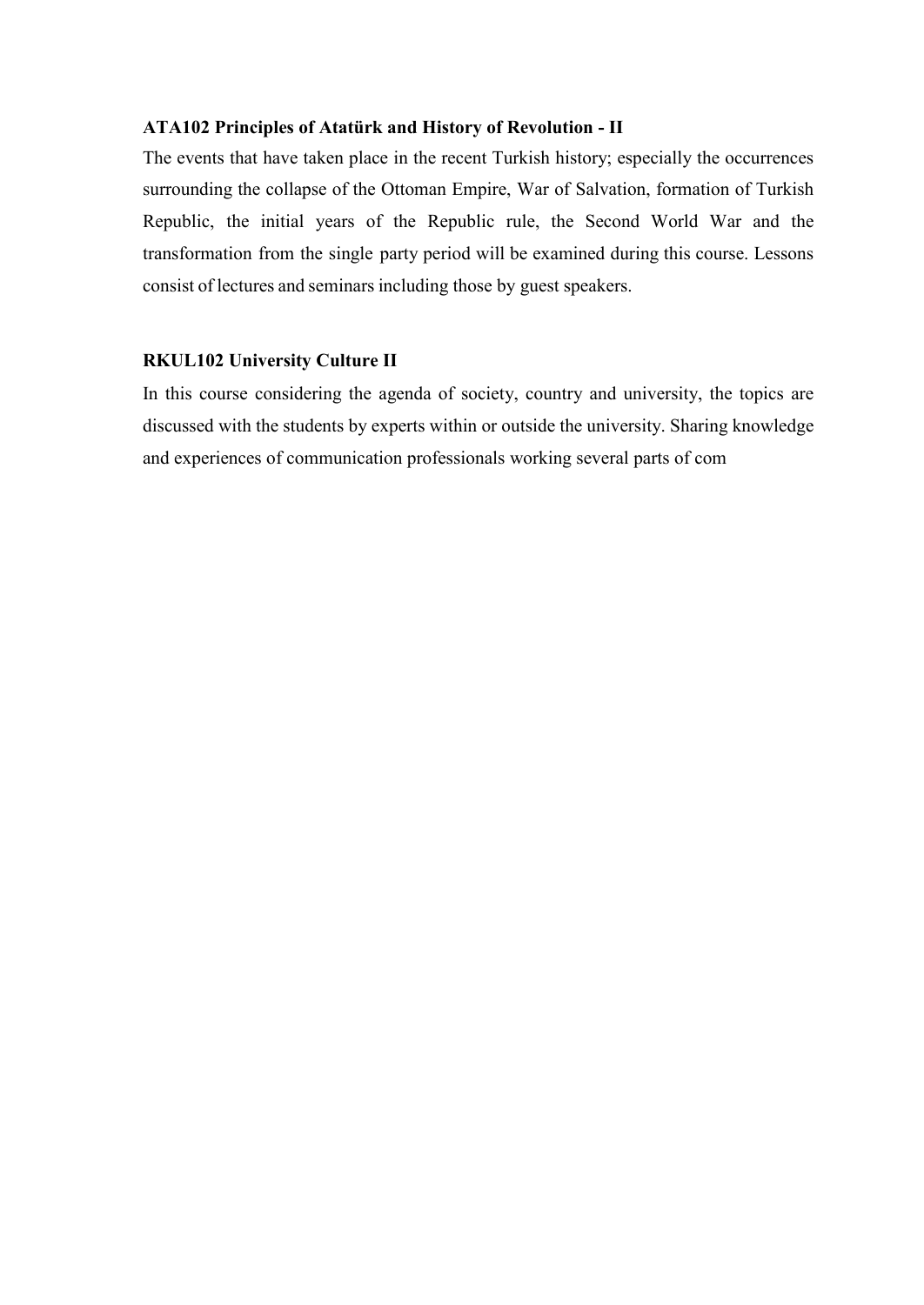# **3rd TERM (2ndGrade, Fall Term)**

# **İLET219 Communication Research Methods**

Emergence and development of epistemology. Developmental stages of methodology. Philosophical traditions that formed a basis for methodology. Relation between social sciences and methodology. Methods and technics used on social science studies. Empirical methodological tradition. Critical methodological tradition. Questionnaire technique, content analysis. Hermeneutic analysis technics Communication sector with the students.

# **İLET203 Communications Law**

Basic concepts of communications law. Development of communications law in several countries. Communications law in Turkey. Press freedom and first juristic practices. Censorship and law. Juridical regulation on press. Juridical regulation on radio and television. Cinema and law.

# **İLET205 History of Communication**

History of humanity and communication. Communication in first ages. Communication in ancient times. Development of communication technologies. Emergence and development of mass communication. Development of mass media in Turkey. Development of journalism. Development of radio. Emergence and development of agency journalism. Television era. Digital publishing and broadcasting. Internet media

# **İLET217 Professional English I**

Development of ability to use of English on communication. Ability to use of English on professional field of communication. Use of English on printed media journalism. Use of English on radio and television. Use of English on cinema.

# **İLET209 Social Psychology**

Emergence and development of social psychology as a scientific discipline. Basic concepts and theories of social psychology. Individual and society relation. Group and group dynamics. Group and society relation. Family. Attitude and perception. Attitude scales. Balance theories. Social psychology and communication.

# **İLET211 Basic Photography**

Basic concepts of photography. Photography techniques, types of photography, art photography, photojournalism, documentary photography. Enframing at photography, depth of field, perspective and colour settings

#### **CFA205 Visual Narrative and Design**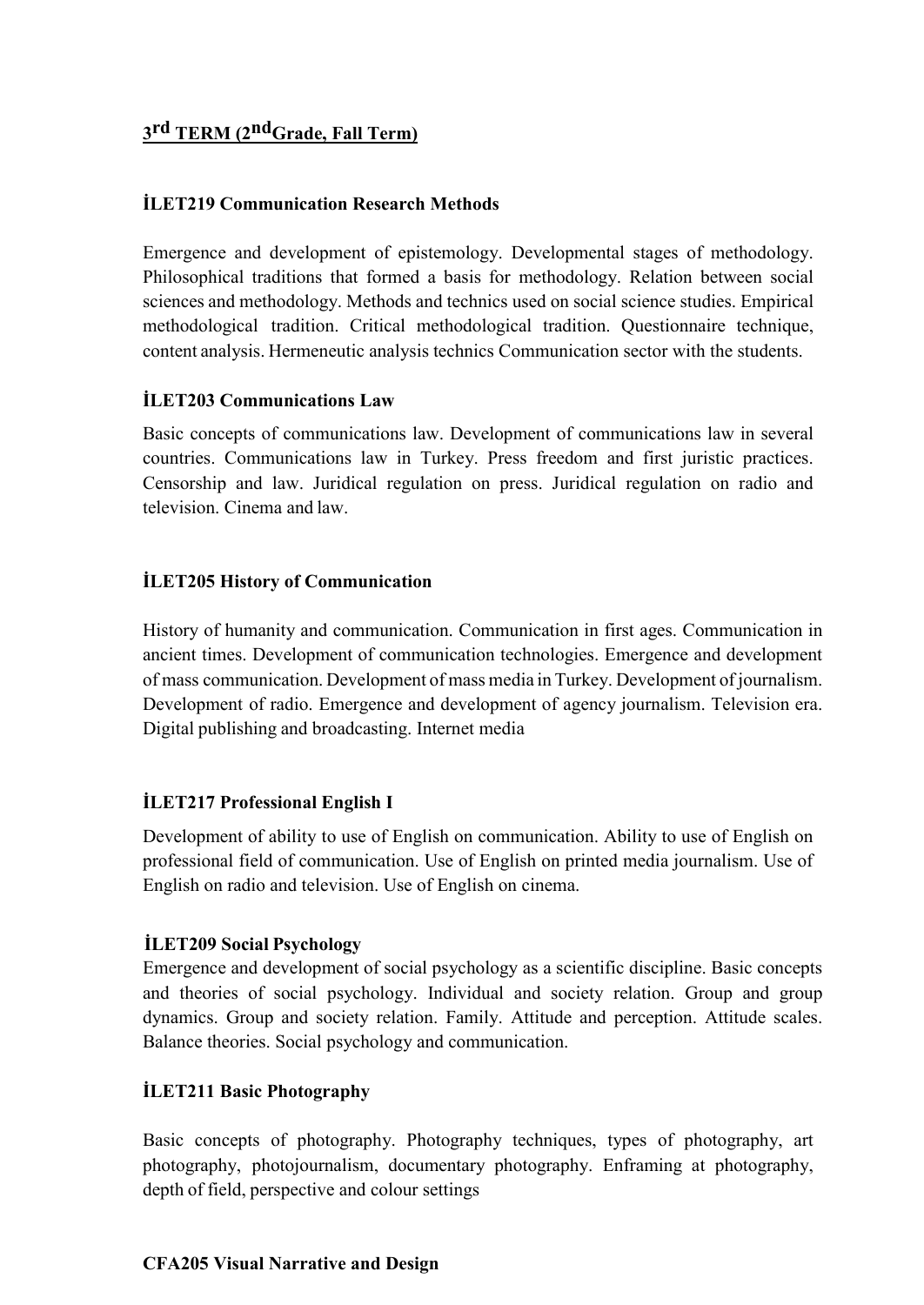Students experience visualizing works and get to know designtools, also they explore digital narrative and methods through different design softwares. Achieved visual narrative predictionsn on paper ground transform into video or printing form by digital production elements' support and restrictions.

# **CFA207 Drawing for Animation**

Students transform transmission methods in their drawings to 3D technical expression such as; laying, measuring, ratio and proportion, light and shade, colour and grain. They learn how to apply their drawings by using different materials with the right approaches in different forms.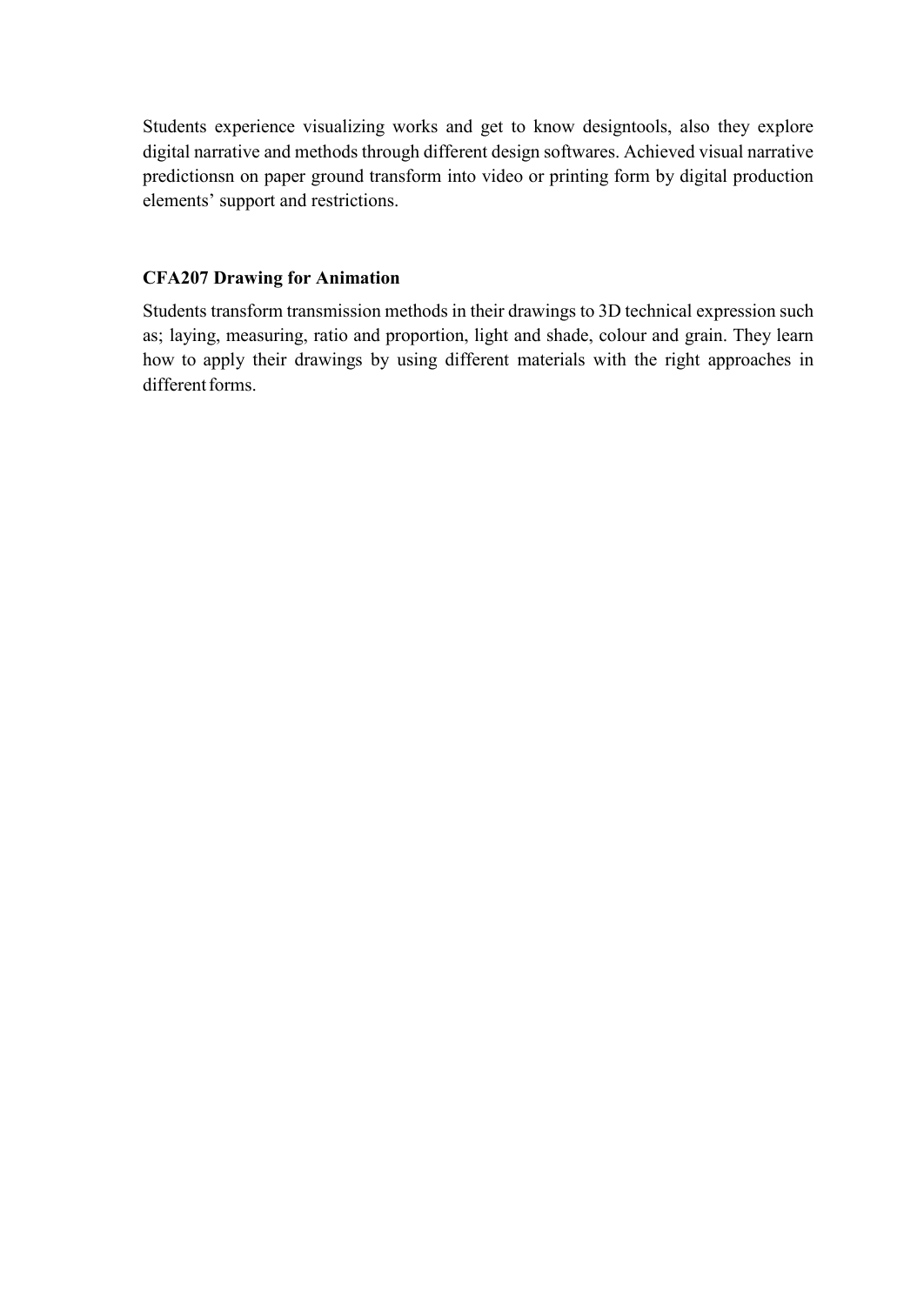# **4TH TERM (2ndGrade, Spring Term**

# **İLET202 Turkish Media History**

Emergence and development of press in Turkey. Press in Ottoman period. First Turkish newspaper. Press in republican period. Juridical regulation on press. Emergence and development of radio in Turkey. Television broadcasting in Turkey. Expansion of Internet media. Media holdings.

# **İLET204 Political Communication**

Relation between politics and communication. Political systems and communication systems. Political structures and structuring of mass communication. Democracy and communication. Propaganda and persuasion techniques. Rhetoric. Political advertisement. Image and perception management.

# **İLET214 Professional English II**

Effective use of English on communication field. Development of ability to use of English on news writing. Ability to read media texts in English. Development of ability to prepare media content in English.

# **CFA206 Stage Design and Cinematography**

Elements of a film and their relations. Institution of sense through understanding the importance of aesthetic, functional, formal and spatial aspects of stage design. Technical expression methods in stage design in animated cartoon projects. Story-oriented character improving. Stage design for characters. Frame, light, colour.

# **CFA208 Character Development and 2D**

Character design methods with literary and linear methods. Design and animation principles for cartoon production with traditional methods and differences and limitations observed in computer environment through colour, form, movement, effects, audio and synchronization. 2D computer animation styles and practices.

# **RGPK104 Entrepreneurship and Project Culture**

Students will gain for literature search, data collecting and analyzing ability in this course.

# **CFA210 Cartoon Techniques**

Cartoon techniques and their general rules. Defining cinema knowledge. Cartoon production process in classical and digital environments. Planning movement and timing relationship. Designing movement. Motion timing and testing their work. Solves, corrects and edits movement and timing, which is part of the project.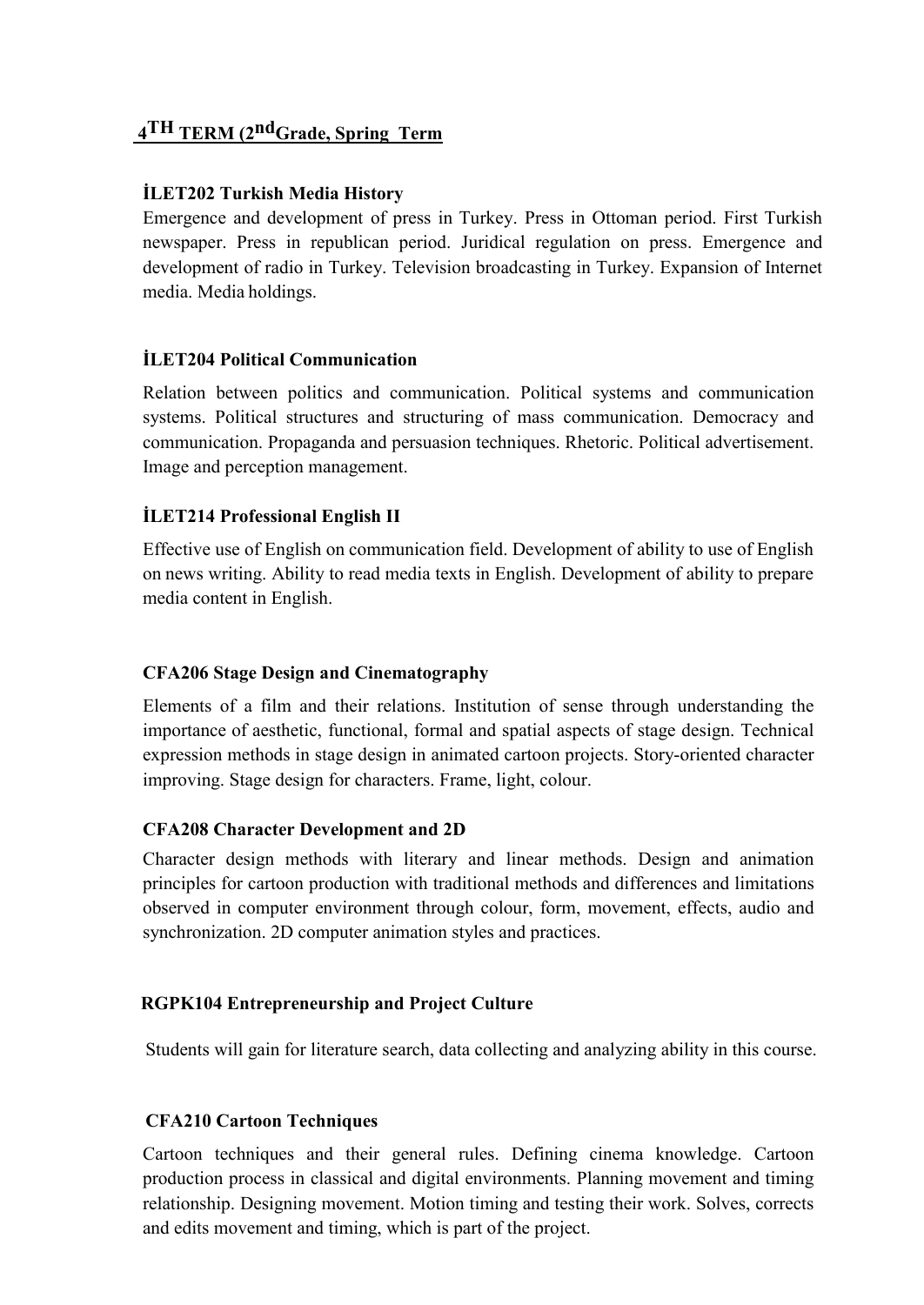# **5TH TERM (3rd Grade, Fall Term)**

# **Core Courses**

# **İLET303 Theories of Communication**

Emergence and development of communication sciences. Liberal and critical paradigms on communication sciences. Models theories and approaches within these two paradigms. The effects of mass media. Political economy of communication, cultural studies. Media and interactivity.

# **CFA303 3D Modelling and Covering**

Hardware devices. Animate a character modelled in computer environment. 3D character equipment.

# **Elective Courses**

# **CFA351 Drawing**

In this course, students will be able to explain three-dimensional technical expression methods in their drawings. They define placement measurement, ratio-proportion methods. They recognize and use color and texture transfer methods in drawings. In addition, they select and apply the appropriate technique to the light-shadow areas on different forms. Students will be able to transfer their drawings using different drawing materials and present the resulting drawing appropriately.

# **CFA353 Traditional Character Modeling**

In this course, students learn to model different types of animals as well as humans in different age ranges. They will be able to learn and apply topology editing in 3D modeling. They know and distinguish different production techniques that are widely used in the world in modelling.

# **CFA355 3D Organic Modelling**

In this course, students will be able to model organic forms using 3D design software. They know different 3D modeling brush tools and applies them by texturing. They will be able to produce different 3D still life compositions and gain production practicality in organic modeling to be used in 3D designs.

# **CFA357 2D Television Graphics**

The main aim of this course is to produce 2D graphic designs and to give them movement. Students will be able to know and distinguish 2D graphic design styles - trends that are accepted in television broadcasting in Turkey and in the world. They will be able to produce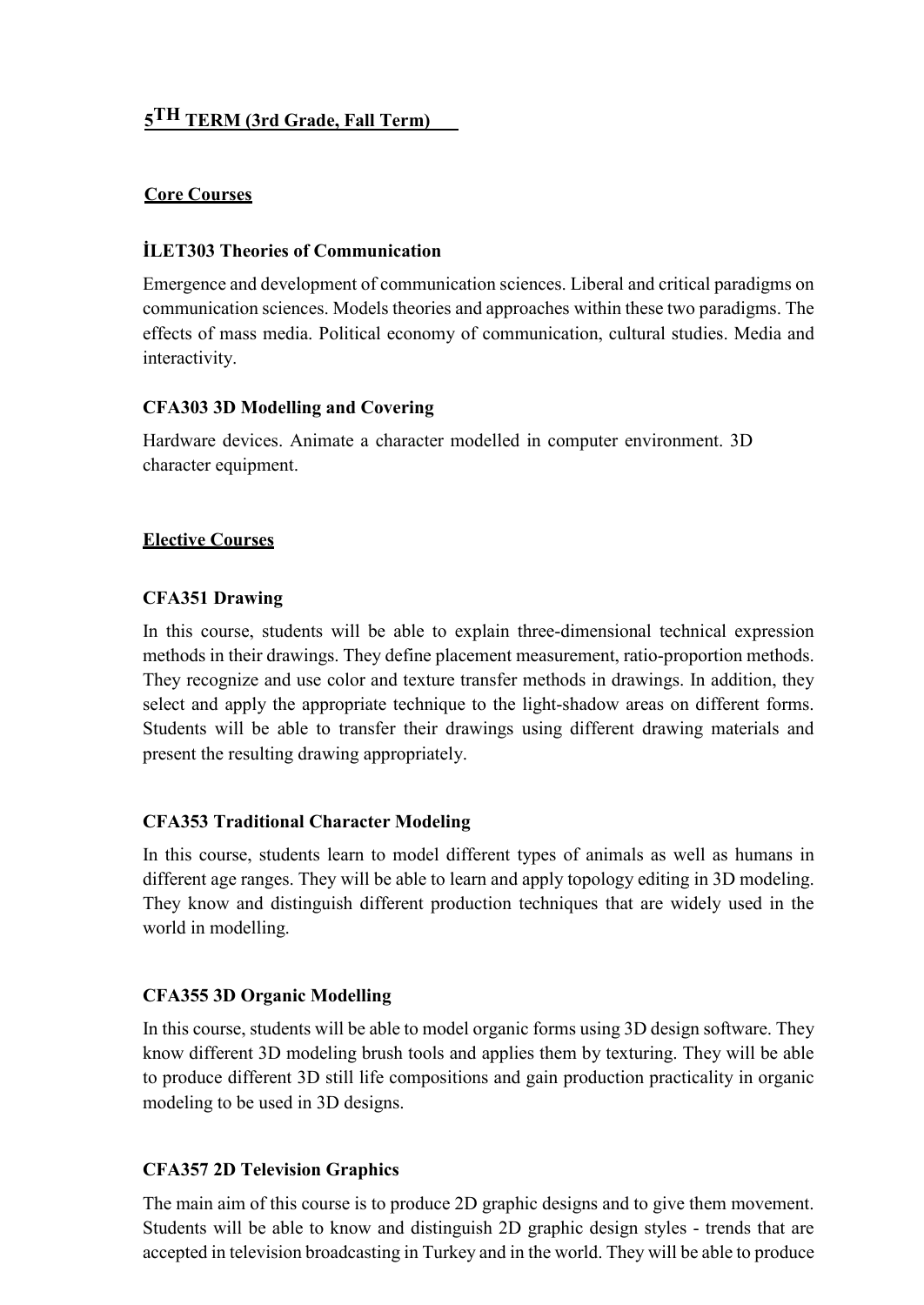various 2D television graphics such as generic, information and name tape, double, triple and multi-window used in television broadcasting, within the framework of design rules.

## **CFA359 History of Turkish Art**

This course covers the development process of Turkish art from different perspectives. Students taking this course will be able to explain the formation and development processes of Turkish art by establishing a cause-effect relationship. They evaluate the works of art in terms of method and content and discusses the political, social, cultural, religious and economic situation of the relevant period. They question the effects of socio-cultural and political economy structures of different periods on the artists of these periods and the works produced by these artists. They will be able to interpret the change of Turkish art in the historical process, compare and discuss the works of art.

## **CFA361 3D Character Design**

With this course, students see character design techniques with examples and distinguish them from each other. They will be able to know and apply different approaches such as stylization, deformation, reformation, realism, adaptation, which form the basic structure of 3D characters. They experience and develop different production processes such as posture, movement and expression in 3D character design with projects. They will be able to establish the relationship between lighting, coloring and placing the 3D character in the composition, as well.

#### **CFA363 Visual Narration**

The aim of the projects to be developed in this course is to develop students' ability to make small/large scale planning and design projects. It is planned that students will have the ability to develop and implement designs for every environment with projects that focus on advanced systems and experiences interacting with social media.

# **CFA367 Computer Aided Design**

This course explains the representation tools for 2D and 3D visualization of computer aided design programs. With this course, students will be able to get to know a large number of different design software used on computers and examine production examples. They will be able to make sample applications with common design software preferred in the world. With this course, students can visualize, present and evaluate their creative ideas.

# **CFA369 Motion Graphics**

In this course, students will be able to learn the concepts of motion and time and use them on visual arrangements. They produce studies using basic approaches in the creation of motion graphics and related design programs. They achieve knowledge of the usage areas of motion graphics.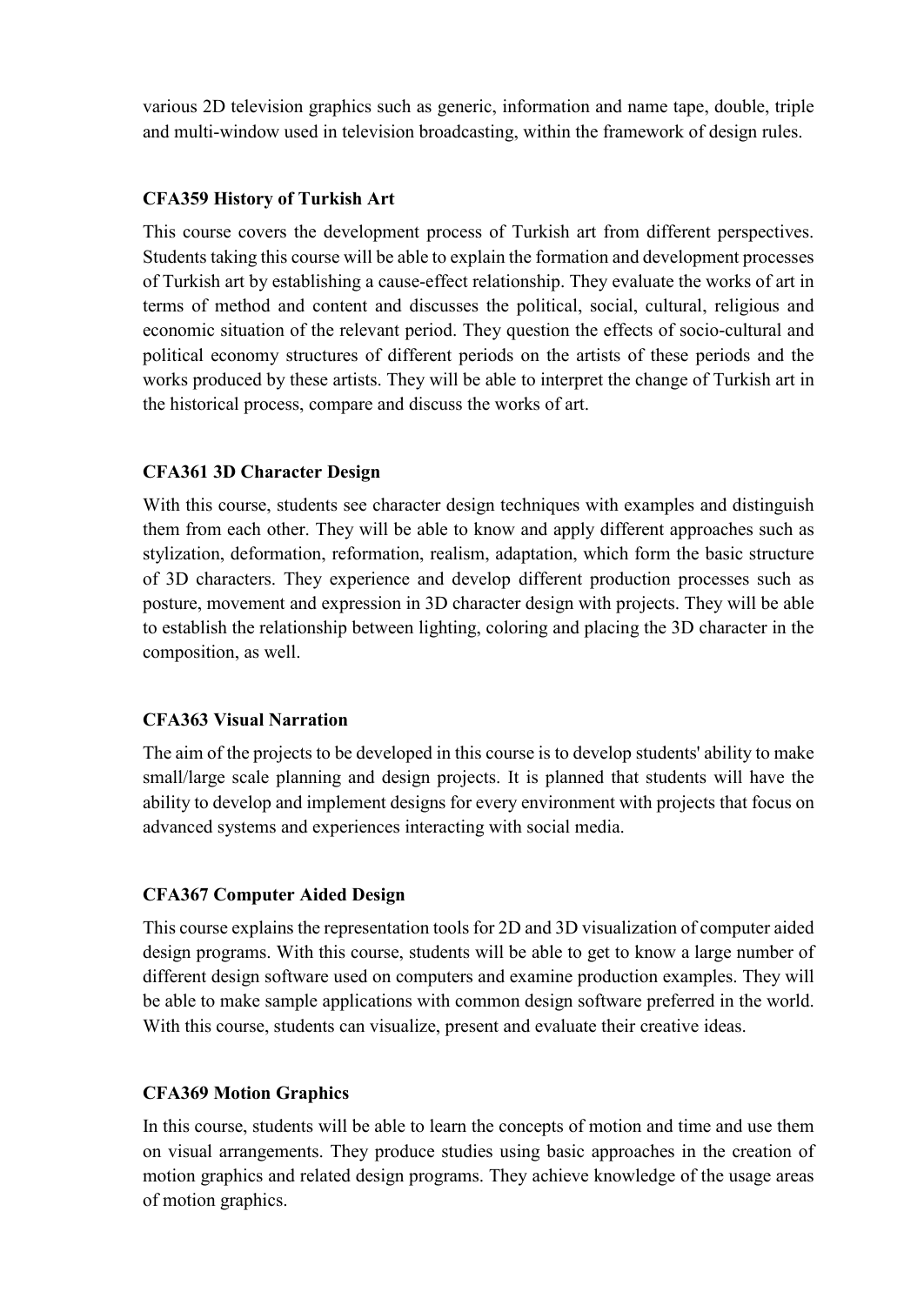# **6th TERM (3RD GRADE, SPRING TERM)**

#### **Core Courses**

#### **CFA302 Advanced Animation Practices**

Students practices advanced animation techniques.

#### **CFA304 3D Animated Cartoons**

3D motion methods. Designing feature movements for 3D character animation. Game techniques. Recording motions in computer environment

#### **Elective Courses**

#### **CFA352 Advanced Computer Aided Design**

This course aims to teach computer aided design tools at an advanced level. It enables to reach the result by using different computer softwares in which production can take place in design. In this course, students will be able to transfer and exhibit their original designs using different computer software. Students have information about computer software used in design productions in the world, see examples and distinguish usage tools.

#### **CFA354 Comic Strips**

Students taking this course will be able to define the methods and types of cartoon storytelling. They recognize examples of comics in the world. They will be able to transfer line stories using different drawing materials. In this course, students also place their line stories with the appropriate page layout, identify the panels, and decide on the drawing technique that best emphasizes their story. They will be able to choose the appropriate technique for the resulting comic and present their comic.

#### **CFA356 Visual Effects**

In this course, students discuss the concepts and techniques of visual effects in two- and three-dimensional designs. They will be able to know and apply the types and techniques of visual effects in 2D and 3D animations. Besides the stand-by effects, they see the original effects samples. Experiences the examples of visual effects produced in the world by practicing.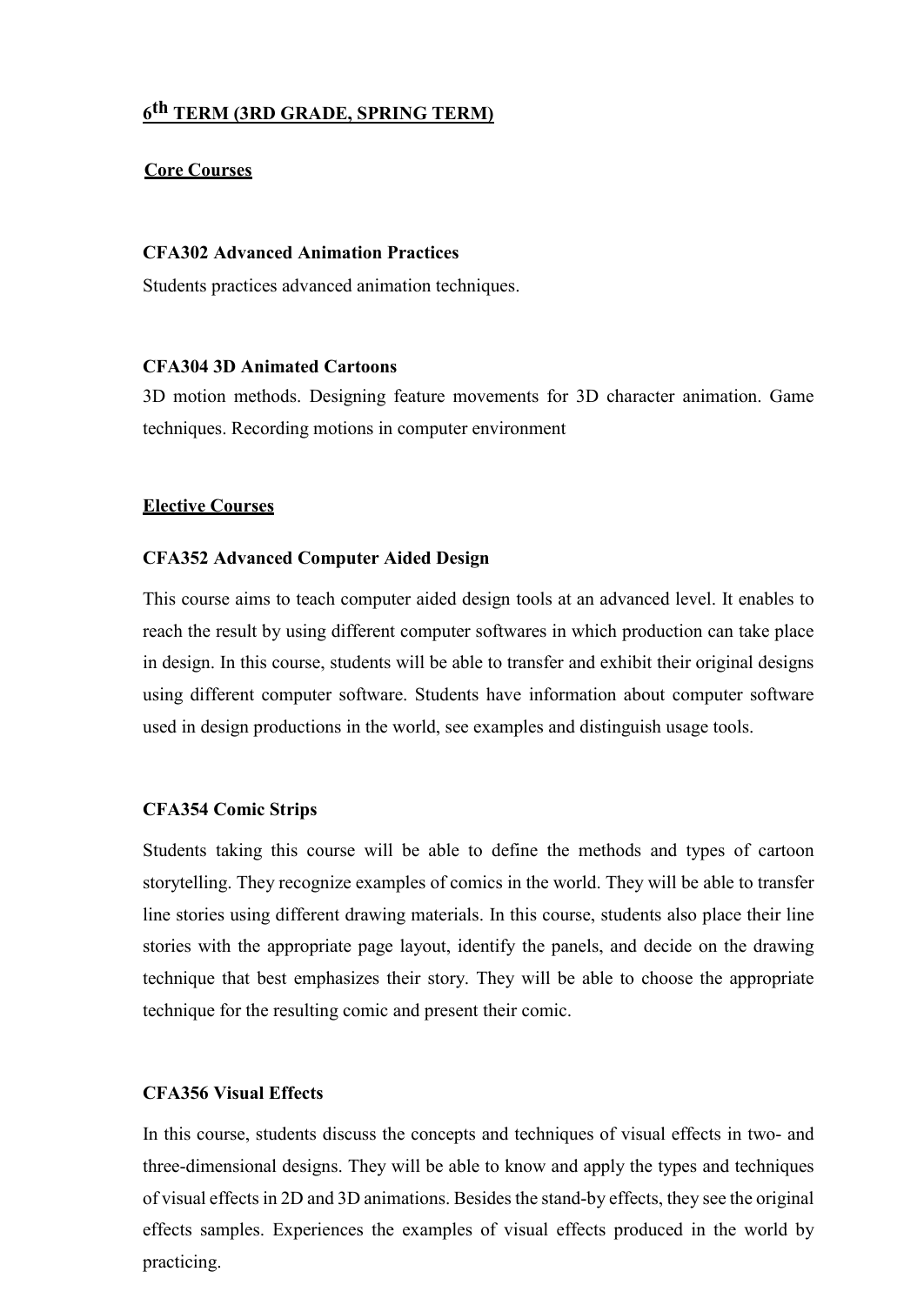#### **CFA358 Digital Design Tools**

Within the scope of this course, students learn 2D or 3D technical drawing and visualization programs in computer environment and develop new techniques in professional expression.

#### **CFA360 Animation Cinema**

The history and development of animation, from cave drawings to modern day animation, is shared with students. In addition, the history of cinema and the history of animated cinema and related examples are watched and discussed in the course.

#### **CFA362 3D Character Animation**

In this course, students learn the 12 basic principles of animation and see examples. They will be able to make basic animations using 12 basic principles of animation on different 3D character designs. With this course, students will be able to notice errors in animations of animate and inanimate characters and develop different solution techniques.

#### **CFA364 Digital Drawing**

Students will be able to explains three-dimensional technical expression methods in drawings. They apply three-dimensional expression methods in digital environment. Students will be able to define placement measurement, ratio-proportion methods. They also define color and texture transfer methods in their drawings. They choose the appropriate technique for the light-shadow areas on different forms. Students apply their chosen technique in digital environment. They will be able to digitize their drawings using different drawing materials and presents the resulting drawing appropriately.

#### **CFA366 Web Animation**

With this course, students learn basic design principles and rules. They will be able to produce 2D and 3D animation productions that can be published on websites, blogs and social media channels broadcasting on the Internet, within the basic design principles and rules.

#### **CFA368 Modelling**

The main purpose of this course is to develop 3D perception by observing and to gain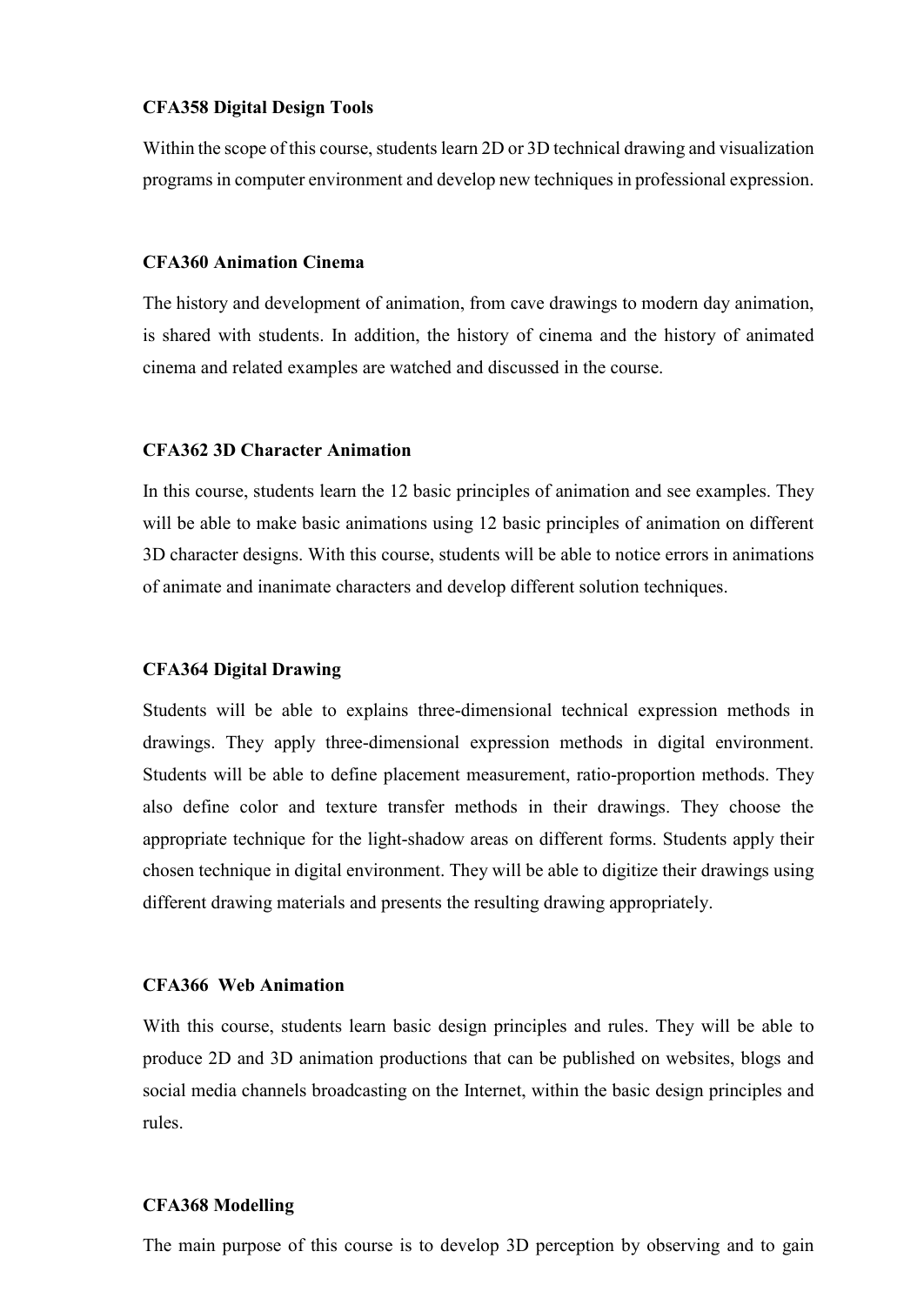problem solving skills by making 3D applications. In this course, students will be able to learn the sense of form and volume by shaping clay and comprehend geometric forms in three dimensions. They develop abstract thinking skills by reflecting different forms on clay.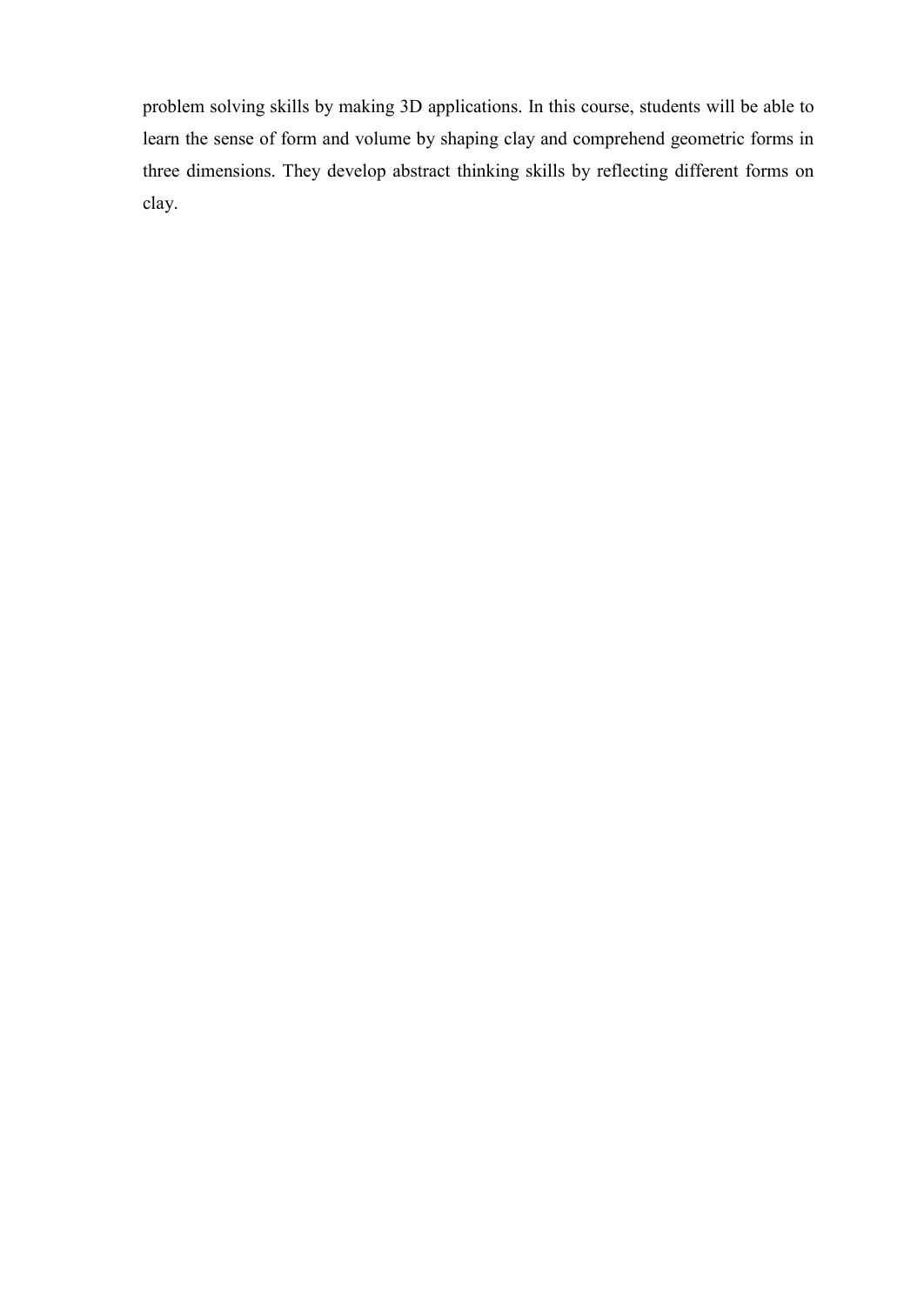# **SEVENTH TERM (4th Grade, Fall Term)**

## **Core Courses**

# **CFA491 Graduation Project I**

Deciding about cartoons techniques, finding and developing ideas. Putting ideas into practice and performing animation. Stage design, film technique and motion. Testing motion, background and timing editing. Testing by coloring motion, time and background match of the film.

# **İLET401 Communication and Ethics**

The roots and thought of ethics. The importance of the fields of communication. The ethics of communication in Turkey. Ethical approaches to press, television and Internet broadcasting.

# **ELECTIVE COURSES**

# **CFA451 Experimental Animation**

Students will be able to define original animation film creation methods, storyboard visualization and original animation technique. They can properly broadcast the movie created using the original animation technique methods. They will be able to select the appropriate presentation format of the film (35 mm, video, computer) and present it.

# **CFA453 Digital Game Design**

With the Digital Game Design course, students will be able to evaluate the concept of game as an interactive communication process that works according to the rules and internalize it as a language in which the targeted messages are transmitted through an interactive process. The game designer is actively involved in the process from the first idea to the launch of the product. At the end of this course, it is aimed that the students, who are expected to carry out player experience-oriented design studies, will be able to have knowledge about the game development process.

# **CFA455 3D Stage Design and Lightning**

In this course, students will be able to learn material knowledge, form, geometry, scale and human, perspective and basic design rules. They know and applies the production of television decor, window design, furniture design, fair design, environment, stage and decor design using 3D design software. In addition, students can produce original and creative virtual studio decor.

# **CFA457 History of Animation**

Students learn about Camera Lucida and Camera Obscura. They have an idea about the parallel development process of animation and cinema history. They learn the first animation experiments, construction techniques and contents. They will be able to recognize the first animators in history. They evaluate the clarification and development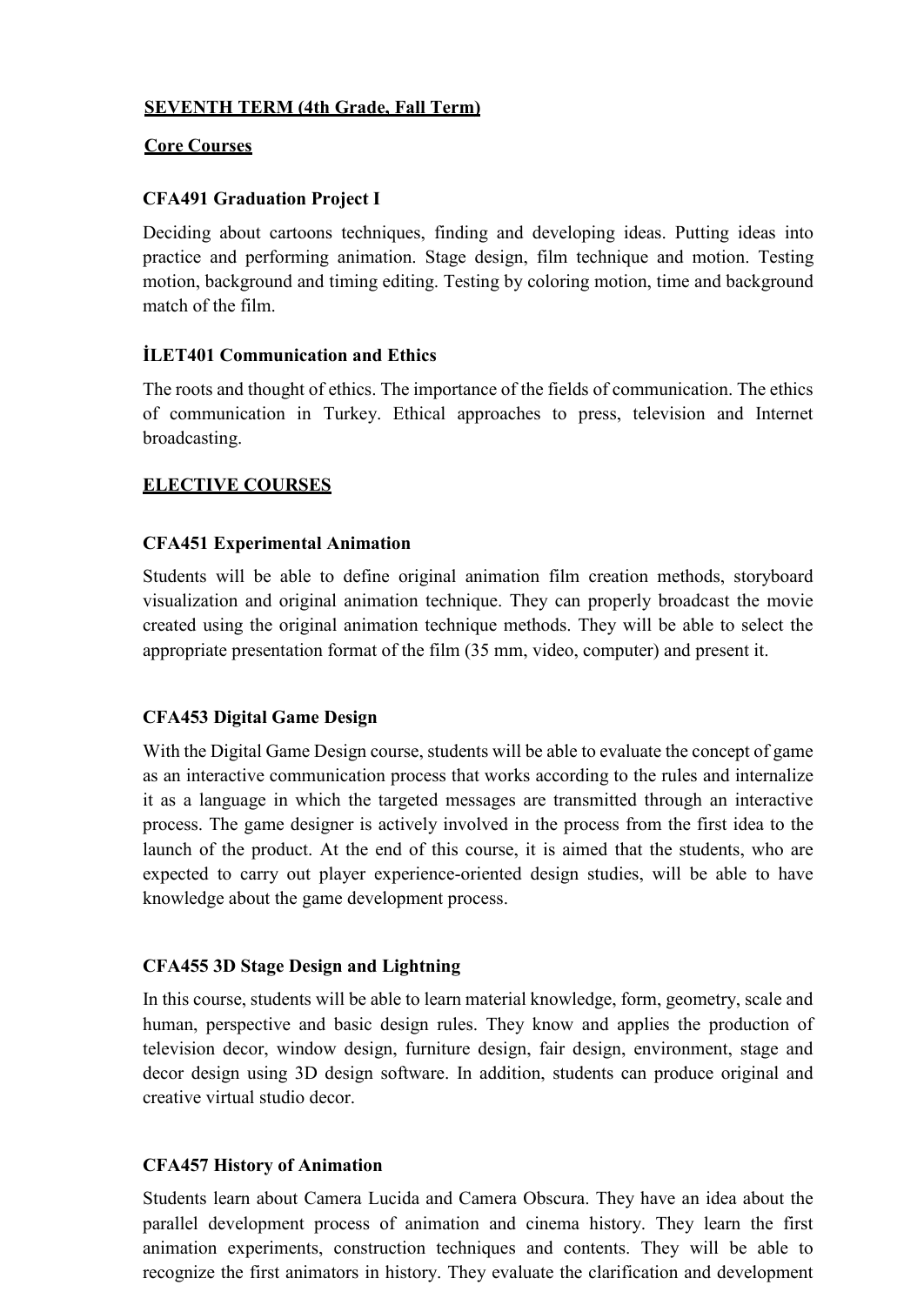process of genres in animation within the history of animation.

# **CFA459 Visual Perception and Cartoon Analysis**

Students will be able to understand and interpret the relationship between visuality and perception. They evaluate the effect of light on vision. In addition, they will be able to explain the ways of seeing with the human eye and other living things. They evaluate the social and cultural factors affecting visual perception. They connect perception with color, form and balance. Students use what they have learned about visual perception to make sense of and interpret the nature of cartoons.

# **CFA461 Augmented Reality Practices**

With this course, students learn about the definition of augmented reality, its history, application areas and software programs. By seeing augmented reality application examples in Turkey and in the world, they will be able to distinguish the online and offline software differences in practice. They can decide on different augmented reality applications for different productions. They can experience their productions by transferring them to the augmented reality environment.

## **CFA463 2D Advertisement Design**

This course defines the concept of 2D advertising. It explains with examples how 2D design skill is used in advertisement and leads to create original 2D advertising idea. With this course, students will be able to understand how 2D design skills are used in advertising production by practicing. They will be able to produce 2D advertisement design for traditional television broadcasting, website and social media.

#### **CFA465 3D Television Graphics**

The main aim of this course is to produce animated 3D television graphics by students. Students will be able to know and distinguish 3D television graphic design styles - trends that are accepted in television broadcasting in Turkey and in the world. They will be able to produce various 3D television graphics such as generic, information and name tape, double, triple and multi-window used in television broadcasting, within the framework of design rules.

#### **CFA467 Concept Design in Animation**

With this course, students discuss concept design, color, space and light. They will be able tol know and apply space arrangement techniques for animations according to a specific theme. They know different types of indoor and outdoor lighting and applies them in 3D designs. They will be able to achieve knowledge of color and applies it in concept design in animation.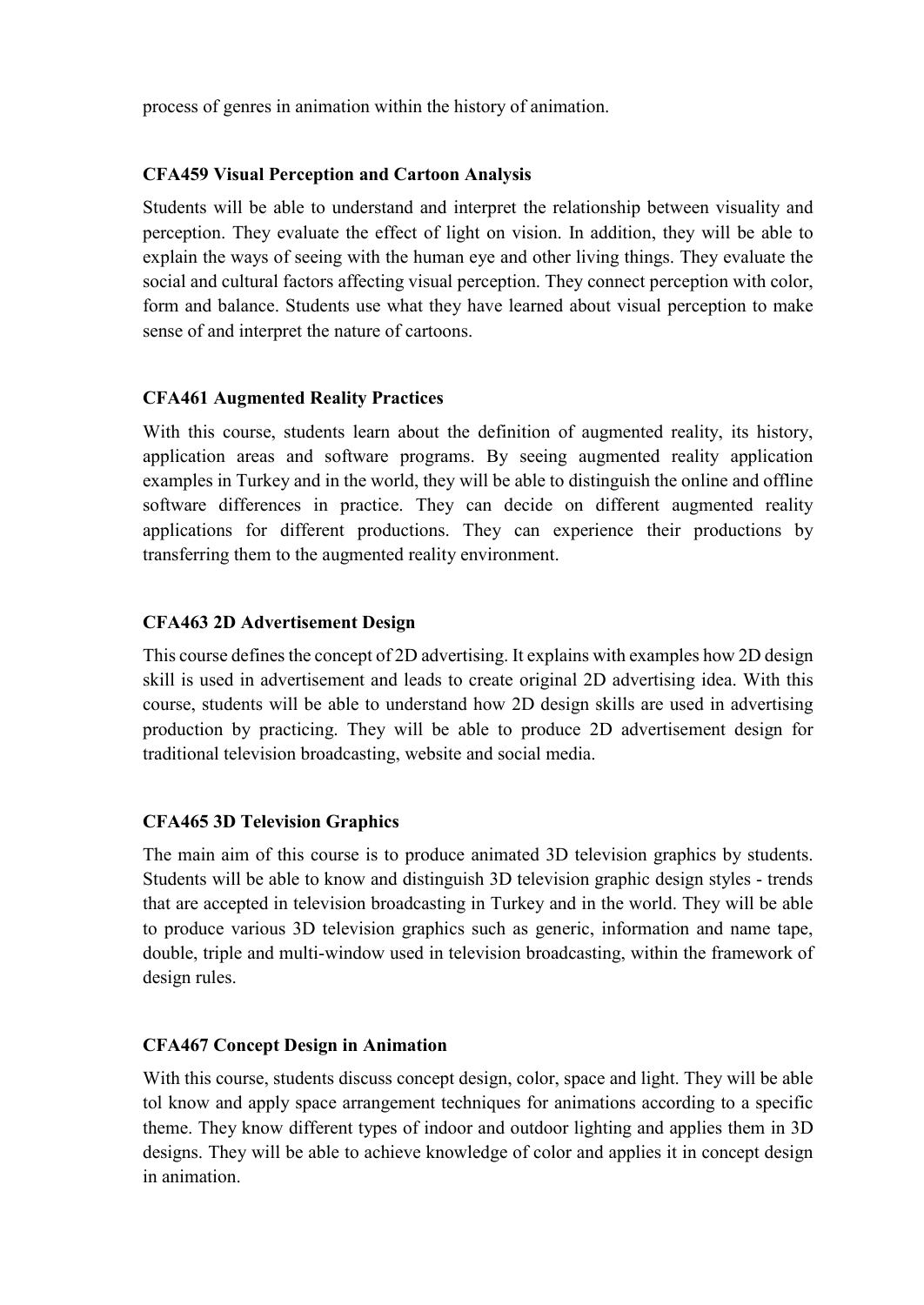## **8TH TERM (4TH GRADE SPRING TERM)**

## **CFA492 Graduation Project II**

Decides on cartoons techniques, finds ideas, shares and improves. Makes animation real by performing the idea. Stage design, film technique, proper animation. Tests motion, background, and timing editing. Presents film in appropriate media environment. Tests the movement by coloring the time and background harmony.

# **CFA402 Internship**

The purpose of this course is students to have experience and improve their employment opportunities according to their interests.

# **ISG490 Occupational Health and Safety in Communications**

Aim and importance of occupational health and safety in the field of communication, its historical development; basic concepts in occupational health and safety, practices and legislative measures based on examples in Turkey. In the case of stress, discrimination and oppression in film sets, natural disaster situations, war correspondence, filming and making news in terrorism zones, and in busy working hours in advertising agencies; risks in computer, laboratory and studio use and employer responsibilities. International conventions on occupational health and safety for communications employees, joint decisions of the European Union

# **ELECTIVE COURSES**

# **CFA452 Mythology and Iconography**

Students will be able to comprehend the importance of traditional and historical sources in the analysis of works of art. They achieve knowledge about the basic figures and concepts of mythology and the subjects of iconography. Students will be able to comprehend the meaning analysis techniques used in the analysis of works of art in which ancient stories are covered in the course. They have an idea about the place and importance of mythology and iconography in art.

# **CFA454 Stop Motion Film Production**

Students learn about the history of stop motion animation film. They will be able to practice animation by learning animation techniques and contents. They achieve an idea about the historical development stages of animation and the first animators. They can produce stop motion animation.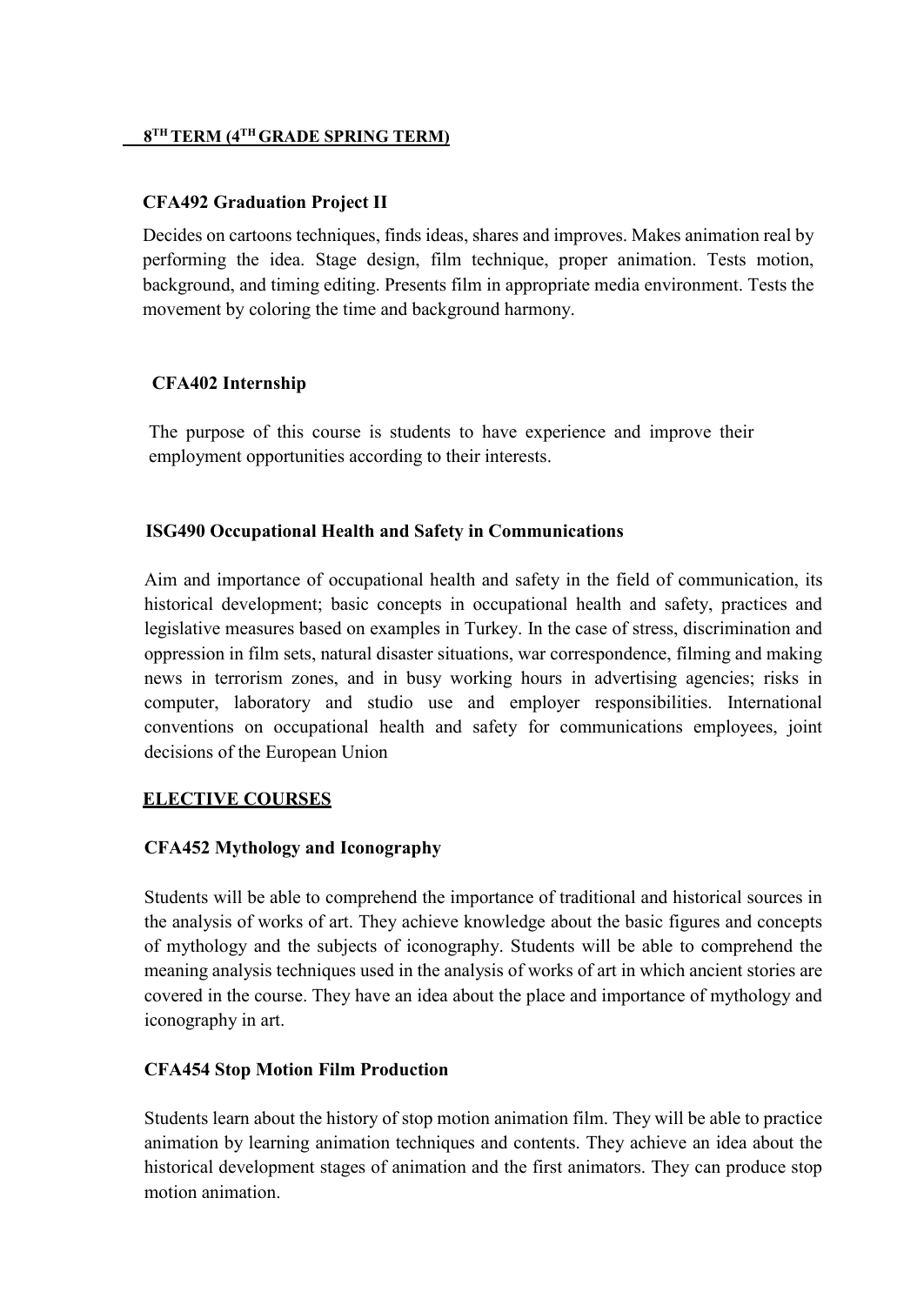# **CFA456 Render Techniques**

This course aims to teach different rendering engines of designs produced in different 3D computer software in the curriculum of the cartoon and animation department. Students will be able to use stage lighting, different screen sizes in different 3D design software and finalize their production as single frame and video with different rendering engines.

# **CFA458 Virtual Reality Practices**

With this course, students will be able to learn about the definition of virtual reality, its history, application areas and software programs. They see examples of virtual reality applications in Turkey and in the world, distinguishes software differences in practice. They will be able to decide on different virtual reality applications for different productions. They experience their productions by transferring them to the virtual reality environment.

# **CFA460 Digital Illustration Practices**

In this course, students learn the history of illustration, techniques and the importance of digital illustration. They discuss examples of digital illustration in Turkey and the world. They will be able to learn and apply the use of computer software and graphic tablet. In addition to digital illustration productions used in social media channels, they will be able to make sample applications for different fields such as book illustrations and artistic illustrations.

# **CFA462 Advertising Design**

This course defines the concept of 3D advertising. It explains how the 3D design skill is used in advertising with examples. It leads to create original 3D advertising idea. With this course, students will be able to understand how 3D design skills are used in advertising production by practicing. They can produce 3D advertisement design for traditional television broadcasting, website and social media.

# **CFA464 Digital Portfolio Design**

Within the scope of this course, students will be able to learn print and digital presentation formats for promotion, display and preservation. They can create original portfolio designs and apply to the field of study they are interested in with the portfolio they've prepared. Students will be able to improve the ability of self-expression. Knows how effective resume design should be. They can classify the projects they've done during their education.

# **CFA466 Advanced Game Design**

With this course, students will be able to create a method in game design. They recognize and distinguish game mechanics and game strategies. They will be able to analyze algorithms and learn and apply game flowcharts. They know and experience different game engines. They will be able to learn the codes in game design and uses them at the basic level.

# **CFA468 3D Character Modelling for Games**